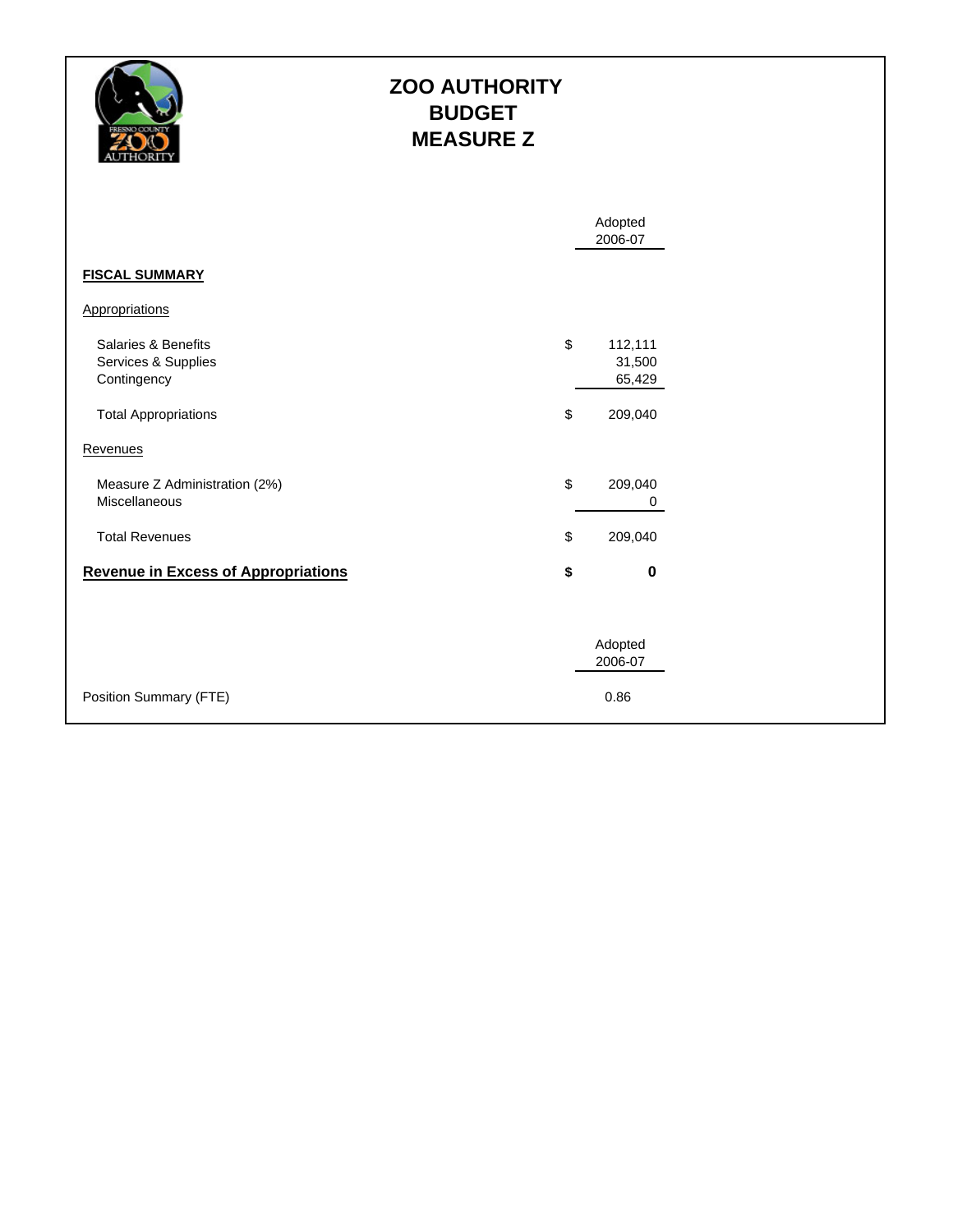#### **COUNTY OF FRESNO PEOPLESOFT FINANCIALS APPROPRIATIONS BUDGET**

**Zoo Authority**

| <b>Account</b> | <b>Account Descr</b>                           | <b>Adopted</b><br>2006-2007 |
|----------------|------------------------------------------------|-----------------------------|
|                | <b>Total Salaries and Benefits</b>             | 0.00                        |
| 7039           | <b>Mobile Communication</b>                    | 0.00                        |
| 7040           | <b>Telephone Charges</b>                       | 500.00                      |
| 7071           | <b>Household Expense-Services GSA</b>          | 0.00                        |
| 7101           | <b>Liability Insurance</b>                     | 0.00                        |
| 7205           | <b>Maintenance-Equipment</b>                   | 0.00                        |
| 7220           | <b>Maintenance-Buildings &amp; Ground</b>      | 0.00                        |
| 7221           | <b>Bldg Maint-GSA</b>                          | 0.00                        |
| 7250           | <b>Memberships</b>                             | 5,000.00                    |
| 7265           | <b>Office Expense</b>                          | 10,000.00                   |
| 7268           | Postage                                        | 0.00                        |
| 7271           | <b>Books &amp; Publications</b>                | 0.00                        |
| 7286           | <b>PeopleSoft Human Resources Chg</b>          | 0.00                        |
| 7287           | <b>PeopleSoft Financials Chg</b>               | 0.00                        |
| 7295           | <b>Professional &amp; Specialized Services</b> | 112,110.69                  |
| 7296           | <b>Data Processing Services</b>                | 5,000.00                    |
| 7325           | <b>Publications &amp; Legal Notices</b>        | 1,000.00                    |
| 7385           | <b>Small Tools &amp; Instruments</b>           | 0.00                        |
| 7400           | <b>Special Department Expense</b>              | 0.00                        |
| 7415           | <b>Trans, Travel &amp; Education</b>           | 10,000.00                   |
| 7416           | <b>Trans &amp; Travel County Garage</b>        | 0.00                        |
| 7421           | <b>Travel Advances</b>                         | 0.00                        |
| 7440           | <b>Special Departmental Expenses</b>           | 0.00                        |
|                | <b>Total Services and Supplies</b>             | 143,610.69                  |
|                | <b>Contingency</b>                             | 65,429.31                   |
|                | <b>Total Contingency</b>                       | 65,429.31                   |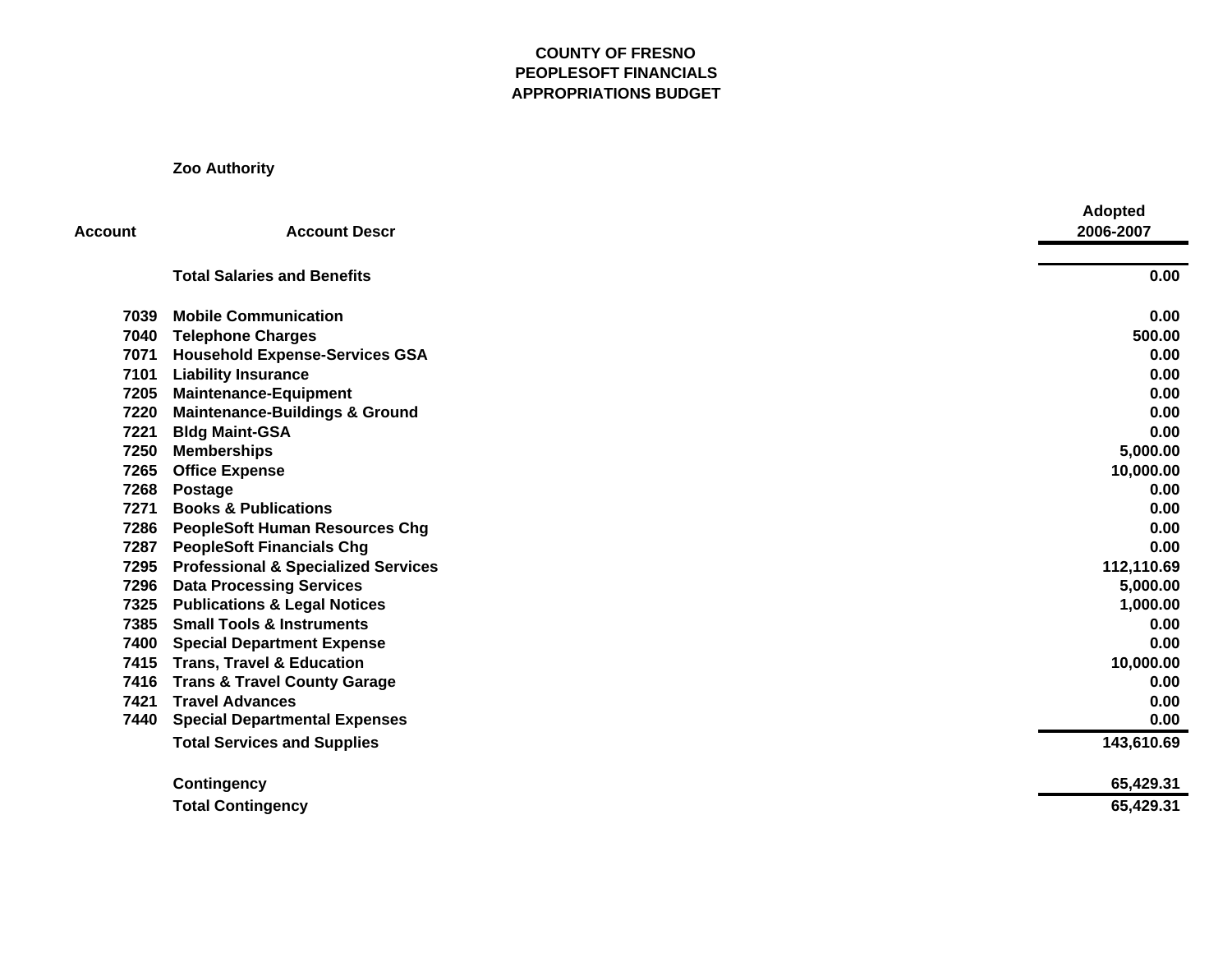#### **COUNTY OF FRESNO PEOPLESOFT FINANCIALS APPROPRIATIONS BUDGET**

#### **Zoo Authority**

| Account | <b>Account Descr</b>                    | <b>Adopted</b><br>2006-2007 |
|---------|-----------------------------------------|-----------------------------|
|         | <b>Total Other Financing Uses</b>       | 0.00                        |
|         | <b>Total Residual Equity Transfers</b>  | 0.00                        |
| 8100    | <b>Total Land</b>                       | 0.00                        |
| 8150    | <b>Total Buildings and Improvements</b> | 0.00                        |
| 8300    | <b>Total Equipment</b>                  | 0.00                        |
|         | <b>Total Fixed Assets</b>               | 0.00                        |
|         | <b>Budget Unit Total</b>                | 209,040.00                  |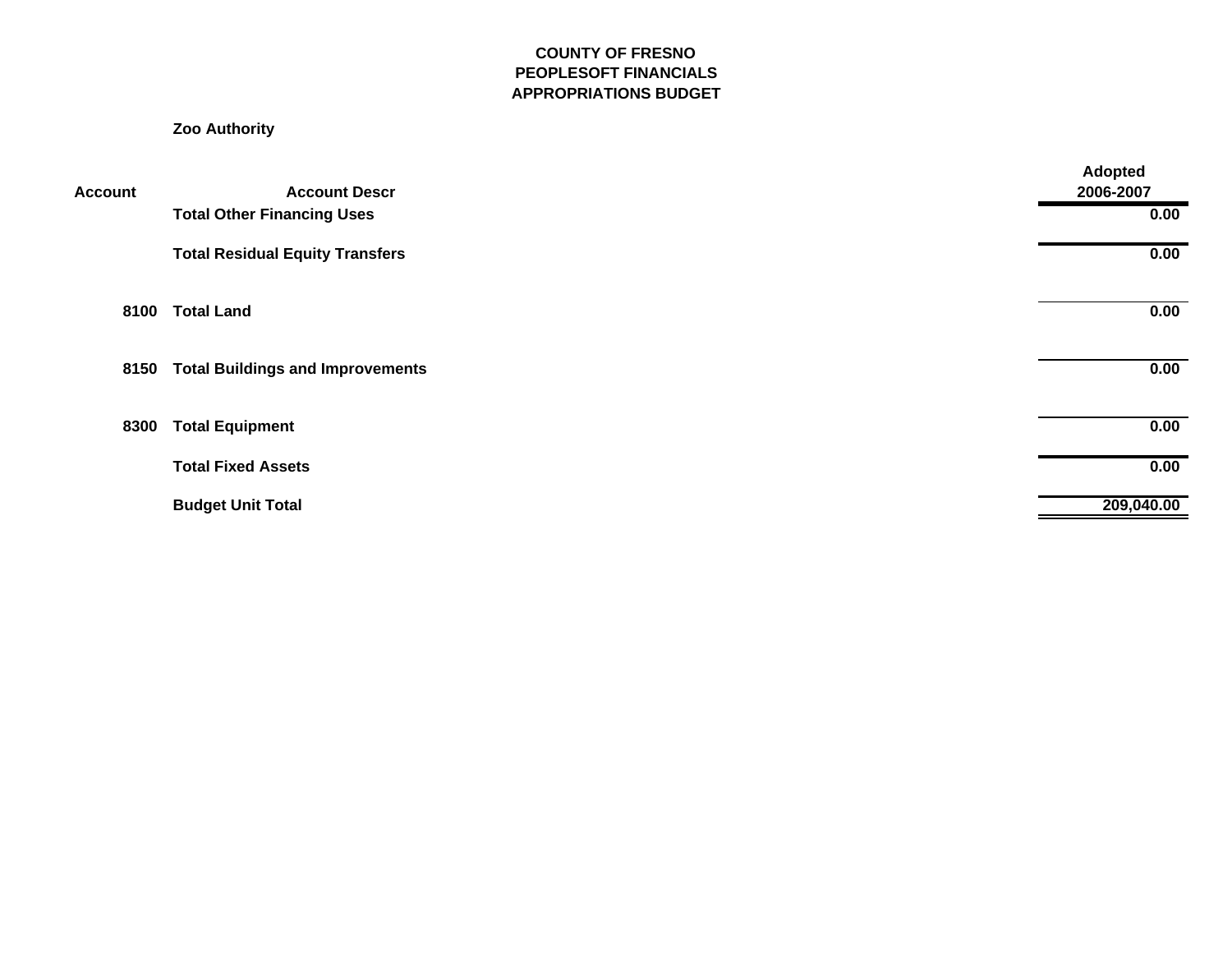## **ZOO AUTHORITY**

## **FY 2006-07**

## **STAFFING - FULL-TIME EQUIVALENT (FTE)**

| JCN  | <b>TITLE</b>                         | <b>POSITIONS</b><br><b>APPROVED</b> |
|------|--------------------------------------|-------------------------------------|
| 2206 | Analyst - Coordinator                | 0.50                                |
| 3255 | Senior Accountant                    | 0.10                                |
| 3260 | Account Clerk I - III                | 0.05                                |
| 2302 | Deputy Auditor-Controller            | 0.08                                |
| 1235 | Deputy County Counsel IV             | 0.08                                |
| 3025 | <b>Clerk to Board of Supervisors</b> | 0.05                                |
|      | <b>TOTAL APPROVED FTE POSITIONS</b>  | 0.86                                |